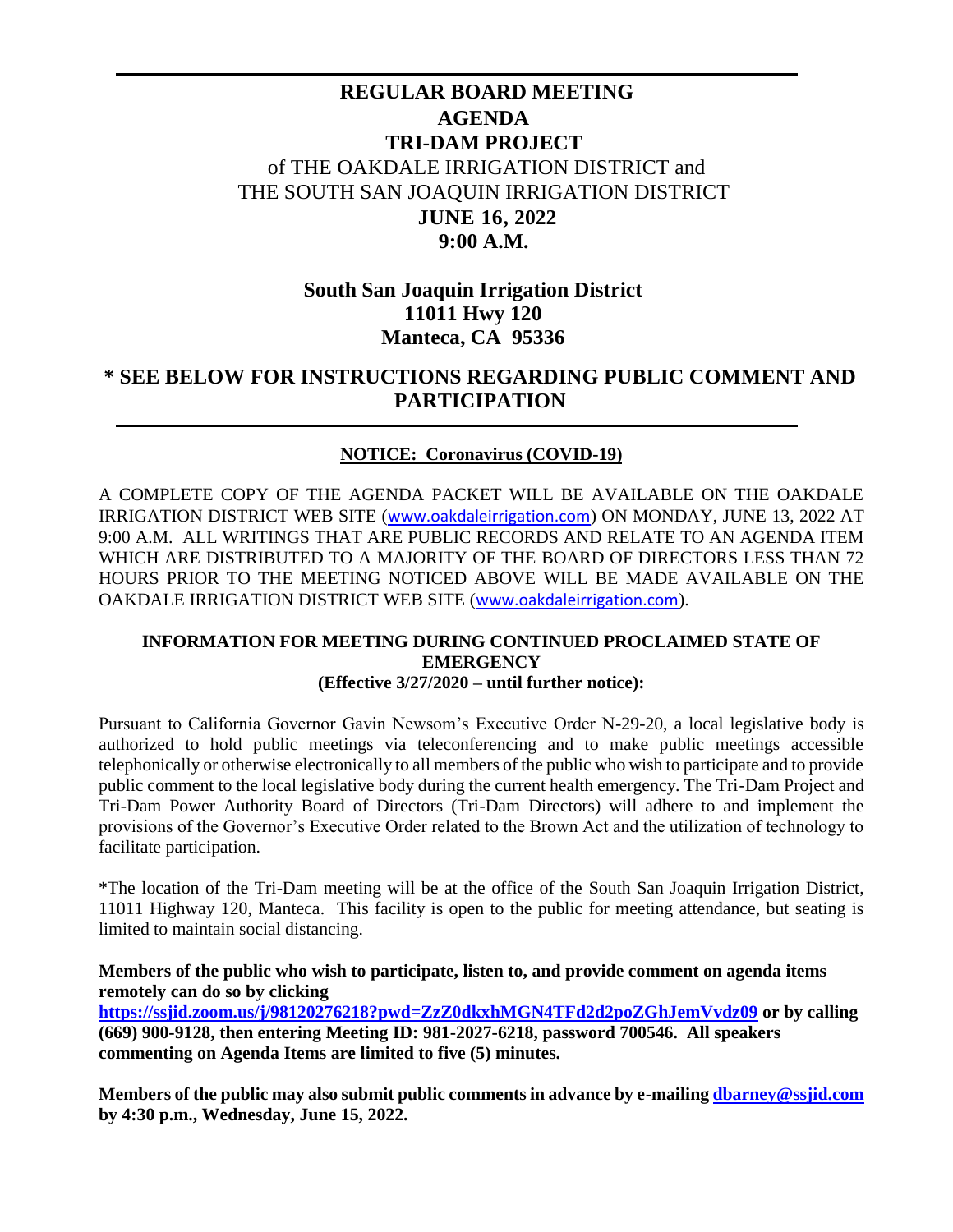In addition to the conditions set forth above, the Tri-Dam Directors will use sound discretion and make reasonable efforts to adhere as closely as reasonably possible to the provisions of the Brown Act, and other applicable local laws regulating the conduct of public meetings.

In compliance with the Americans with Disabilities Act, a person requiring an accommodation, auxiliary aid, or service to participate in this meeting should contact the Executive Assistant at (209) 249-4623, as far in advance as possible but no later than 24 hours before the scheduled event. Best efforts will be made to fulfill the request.

#### **CALL TO ORDER**

#### **PLEDGE OF ALLEGIANCE**

**ROLL CALL:** John Holbrook, Bob Holmes, Dave Kamper, Glenn Spyksma, Mike Weststeyn Brad DeBoer, Herman Doornenbal, Tom Orvis, Linda Santos, Ed Tobias

# **PUBLIC COMMENT**

# **CONSENT CALENDAR ITEMS** 1 - 3

- 1. Approve the regular board meeting minutes of May 19, 2022.
- 2. Approve the advisory committee meeting minutes of June 7, 2022.
- 3. Approve the May financial statements and statement of obligations.

# **ACTION CALENDAR ITEMS 4 - 6**

- 4. Discuss and consider adoption of Resolution TDP 2022-10 to implement teleconferencing requirements during a proclaimed state of emergency.
- 5. Discussion and possible action to approve the 2022 unrepresented employee pay schedule.
- 6. Discussion and possible action to approve the timber replacement of the Mill Creek Bridge.

### **COMMUNICATIONS ITEMS 7 - 10**

- 7. Staff reports as follows:
	- a. General Manager Report
	- b. Operations & Maintenance Report
	- c. Compliance Report
- 8. Generation Report
- 9. Fisheries studies on the Lower Stanislaus River
- 10. Directors' Comments